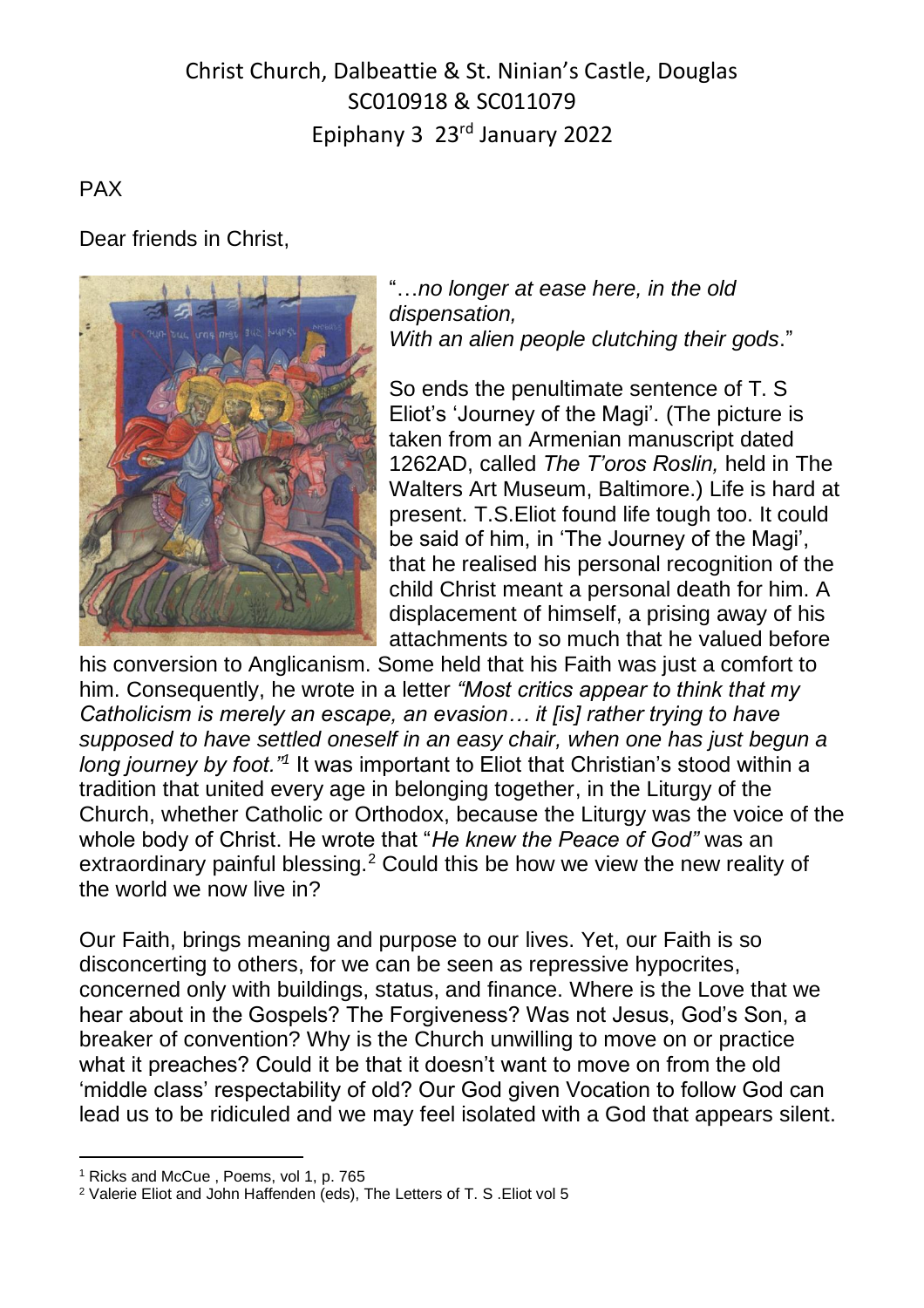Yet, Eliot would write "*to be damned for the Glory of God is sense, not paradox."<sup>3</sup>*

We have moved over the cusp into a 'new age'. Many of the  $20<sup>th</sup>$  Century foundations have been removed. We have been forced back into ourselves by the pandemic and denied the material supports that we have taken for granted for so long. The process has cost the world and society dearly – some considerably more than others! Where does this leave the Church, and you and I, with our Christian Vocation? Our priorities may appear dubious as we struggle to keep our buildings open. Our Liturgies, however, reveal to us the 'Living God': the God of radical Love, Hope and most importantly Forgiveness! What is the way ahead? Do we even care?

Vocation you could say is what is left when all the games and distractions have been left behind. It is the elusive residue of our Vocations that is left that we must help each other discover. We will need to pray, study and listen in order to divine the road ahead for our churches and the communities we live in. It would be good for us to pray and explore together our future path. It will mean Sharing and Listening, and probably appearing irrelevant to the world, but in our apparent irrelevance we will rediscover our God given Vocations and Way.

The Silent road of God lies before us: May we rejoice in this new journey together.

"*To be Silent does not mean to be inactive: rather it means to breathe in the will of God, to listen attentively and be ready to obey."*



Early morning light on Carlingwark Loch

Yours in Christ,

Christopher

Rector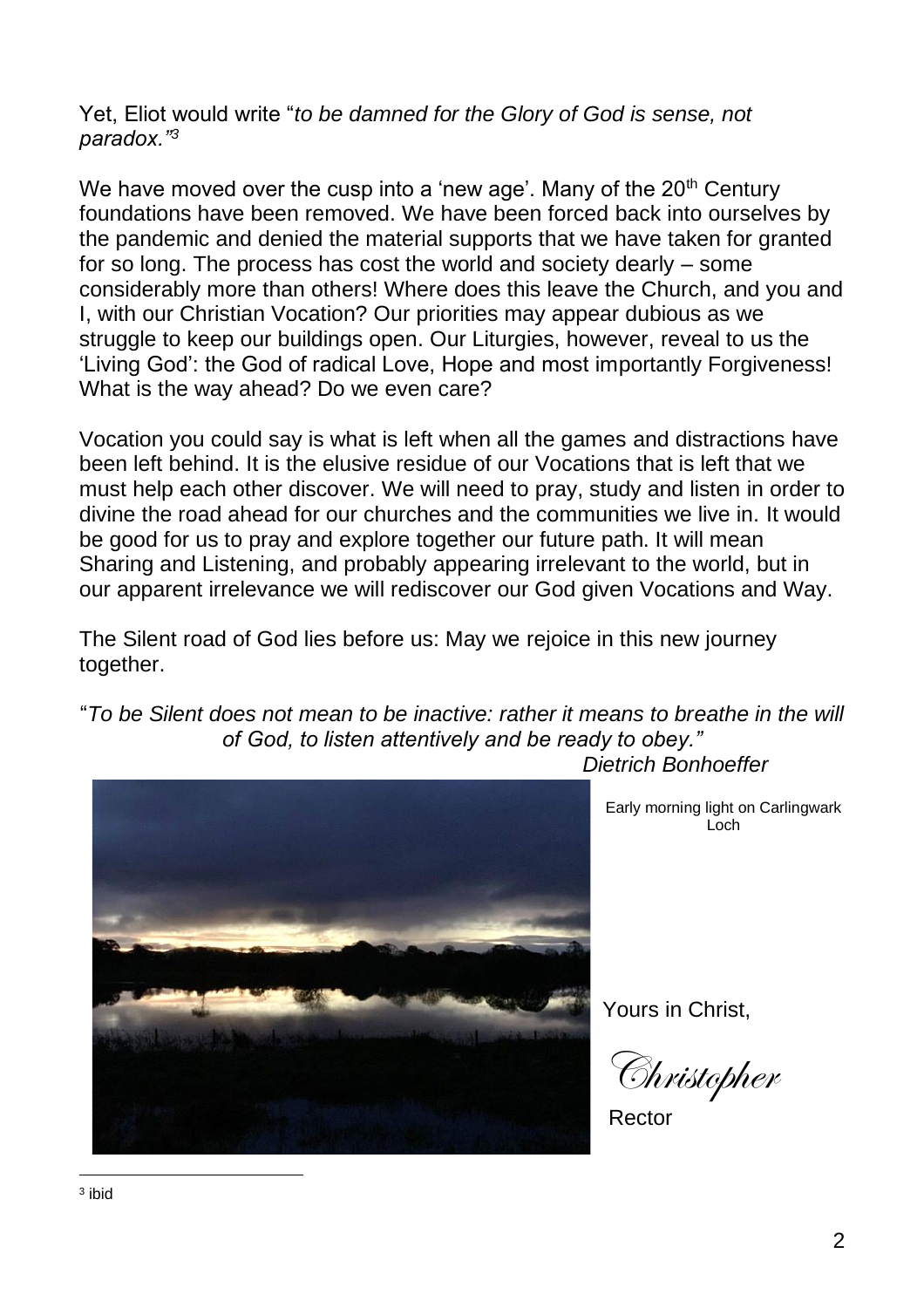To contact the Rector: Christopher Tel: 01556 505894 Email: [cg.ketley@zen.co.uk](mailto:cg.ketley@zen.co.uk) Web: [https://dcdchurches.org.uk](https://dcdchurches.org.uk/)

# **Support at St.Ninian's, Castle Douglas & Christ Church, Dalbeattie**



If anyone is in need of help, conversation or prayer please do not hesitate to contact Christopher 01556 505894, Helen Evans 01556 504007 or Christine Collier 01556 670275. We are all available to talk or help in any way. It is important that we keep in touch as much as possible.

Please continue to pray for: Judi Rumble, Francis Turnbull and Barbara, Audrey Pointon, Brenda Morland, Katherine Hatfield and Jenny Wright, Jill Russell, Clem & Ann Gault and their family, and Janet Gillespie and her family.

RIP Clifford Peckham. Please pray for his wife Janet and their family.

## **Church Service Times**

St. Ninian's, Castle Douglas: Family Eucharist  $1<sup>st</sup>$  and  $3<sup>rd</sup>$  Sundays of the month at 11am.

Christ Church, Dalbeattie: Family Eucharist 2<sup>nd</sup> and 4<sup>th</sup> Sundays at 11am.

5<sup>th</sup> Sunday Family Eucharist alternates between churches

#### **Gospel Readings for wc 23th January**

| Sunday    | Epiphany 3                            | Luke 4: 14-21 |
|-----------|---------------------------------------|---------------|
| Monday    | St. Frances de Sales John 15: 9-17    |               |
| Tuesday   | Conversion of St. Paul Mark 16: 15-18 |               |
| Wednesday | Ss. Timothy & Titus Luke 10: 1-9      |               |
| Thursday  | St. John Chrysostom                   | John 5: 30-47 |
| Friday    | St. Thomas Aquinas                    | Matt 23: 8-12 |
| Saturday  | feria                                 | Mark 4: 35-41 |

#### **Prayers for Epiphanytide<sup>4</sup>**

Christ manifested in the flesh, make us holy through prayer and the word of God.

Christ, sealed with the Holy Spirit, anoint us with the Spirit which makes us priests, prophets, and servants in your Church.

<sup>4</sup> From Benedictine Daily Prayer: A Short Breviary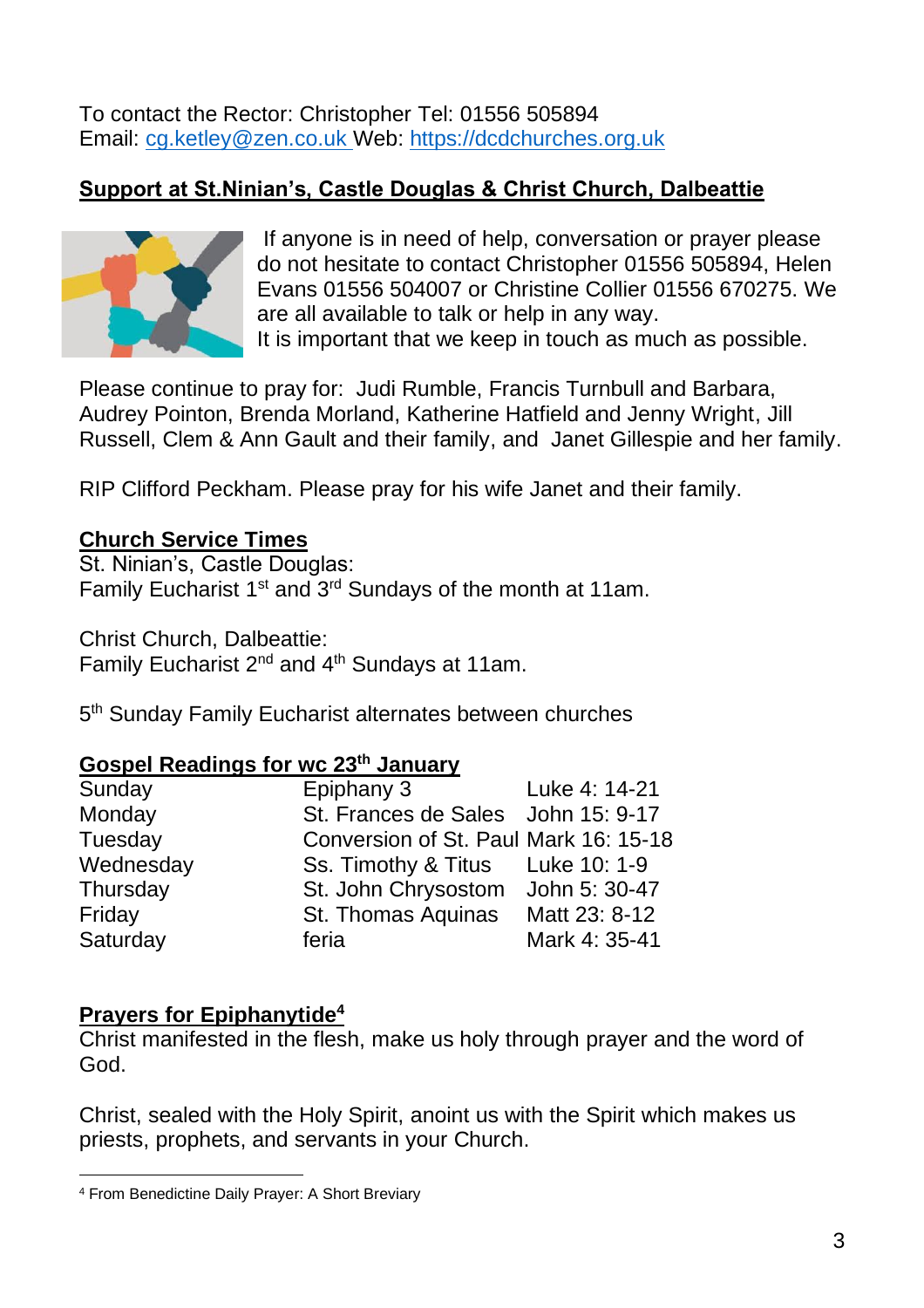Christ, seen by angels, share with us now their heavenly joy and exultation.

Christ, preached among the Gentiles, open the hearts of all peoples to your Gospel by the power of the Holy Spirit.

Christ, received in faith by many nations, renew the faith of believers and give the nations peace.

# **Dates for your diary**

#### **2022**

#### **January**

|                       | 22 <sup>nd</sup> 2-3:30pm Adventures in Faith, via Zoom                |
|-----------------------|------------------------------------------------------------------------|
| $23rd$ 11am           | <b>Family Eucharist at Christ Church, Dalbeattie</b>                   |
| $24th$ 11am           | Funeral of the late Clifford Peckham, at Colvend Church                |
| $27th$ 5pm            | <b>St. Ninian's Vestry</b>                                             |
| 30 <sup>th</sup> 11am | Family Eucharist at Christ Church, Dalbeattie (5 <sup>th</sup> Sunday) |
|                       |                                                                        |

# **February**

| 2 <sub>nd</sub>  | 10am            | Candlemass, Eucharist at St. Ninian's           |
|------------------|-----------------|-------------------------------------------------|
|                  | 2pm             | <b>Christ Church Vestry</b>                     |
| 6 <sup>th</sup>  | 11am            | Family Eucharist at St Ninian's, Castle Douglas |
| <b>gth</b>       | 7 <sub>pm</sub> | Zoom Bible Study on 'Candlemass'                |
| 15 <sup>th</sup> | $2 - 4$ pm      | Mother's Union in the Gordon Hall               |

# **Booking for Church Services:**

- Christ Church bookings: Sue Thomas [suethomas21@btinternet.com](mailto:suethomas21@btinternet.com) t.612863
- St. Ninian's bookings: Christine Collier [cacollier.h@gmail.com](mailto:cacollier.h@gmail.com) t 670275.
- The Province Advisory Group have advised that you take a Lateral Flow test before attending a service.

# **Fancy A Walk?**



As I write this and sit looking out on this glorious morning - I fancy a walk! Any takers?

A winter walk starting around 10.30 and finishing around 1400 is what I had in mind, with a suitable stop-off for a bring your own lunch. Not too far away, and not far distance.

My usual walks would be, Castle Point from the

carpark; Kippford - Rockcliffe and back with refreshments to hand at the end;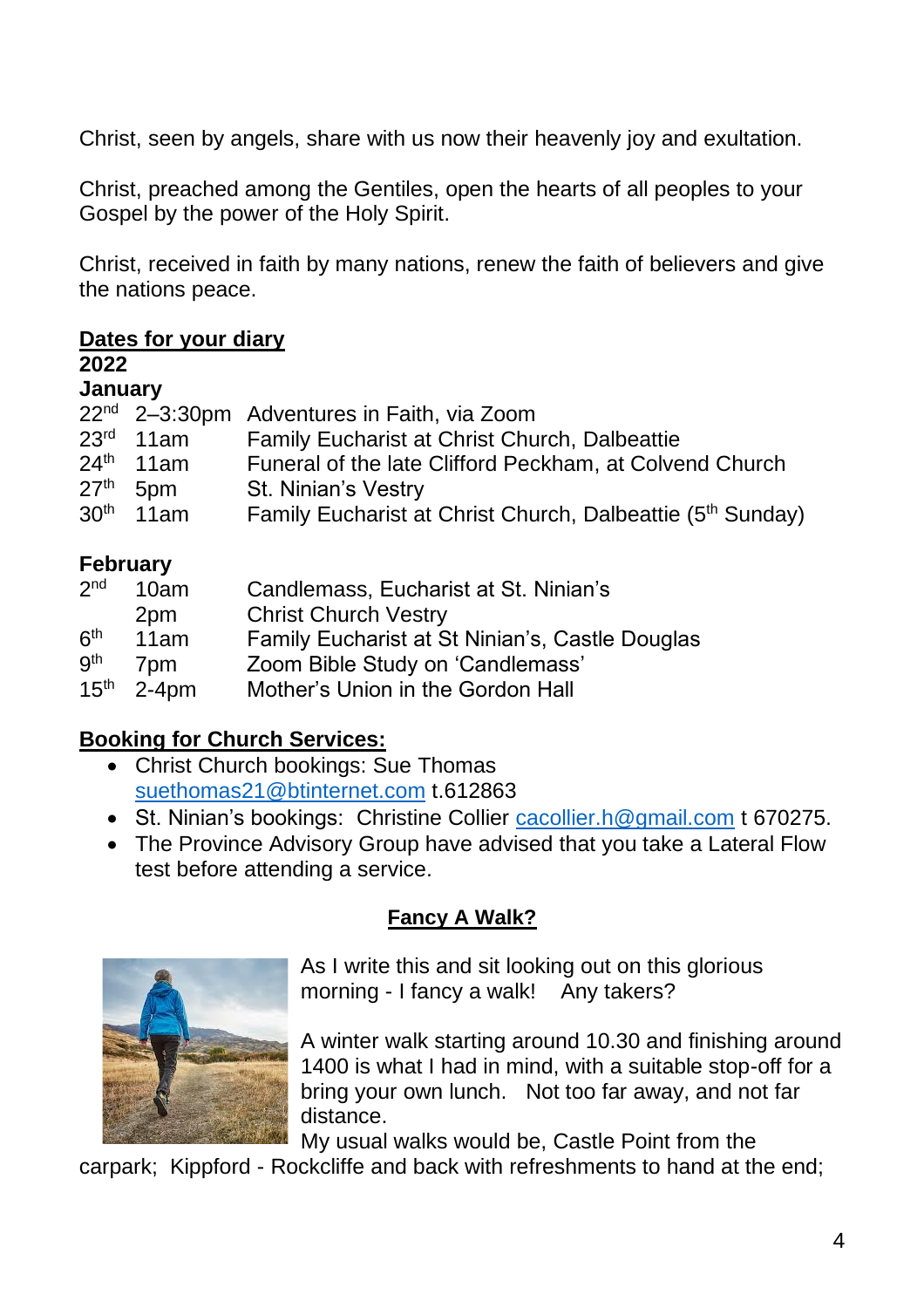possible walk to Rough Island, tide permitting; and that's about it! But you may have other ideas, and that would be great, so I look forward to hearing from you and let's go from here.

Distance isn't the importance, it's companionship, sharing a common interest, and 'being' in God's creation come rain or shine.

Edith Thorp 01556 610816 or 07375784144 [edith.thorp@icloud.com](mailto:edith.thorp@icloud.com)





# **Charge Retreat at Alnmouth Friary: Monday 23rd to Friday 27th May, 2022**

Alnmouth Friary is open for Retreats this year. We have an opportunity to spend time with God in this beautiful friary overlooking the sea. Come and seek God in the Silence of this friary. There are seven places available. Approximate cost £180.00 for 4 nights full board. We will share the travel costs.

To book your place contact:

Edith Thorp 01556 610816 or 07375784144 [edith.thorp@icloud.com](mailto:edith.thorp@icloud.com)

# **Safeguarding Training by Zoom**

The following was sent by the diocese this week. Anyone who is interested should book a place via Eventbrite following the links given below: We have developed two training sessions each lasting approximately 1.5 hours for presentation by Zoom. Each session will be repeated six times: Session 1 in the week of 24 January and Session 2 in the week of 31 January. You are welcome to attend either or both sessions.

**Session 1** (various times 25-27 January)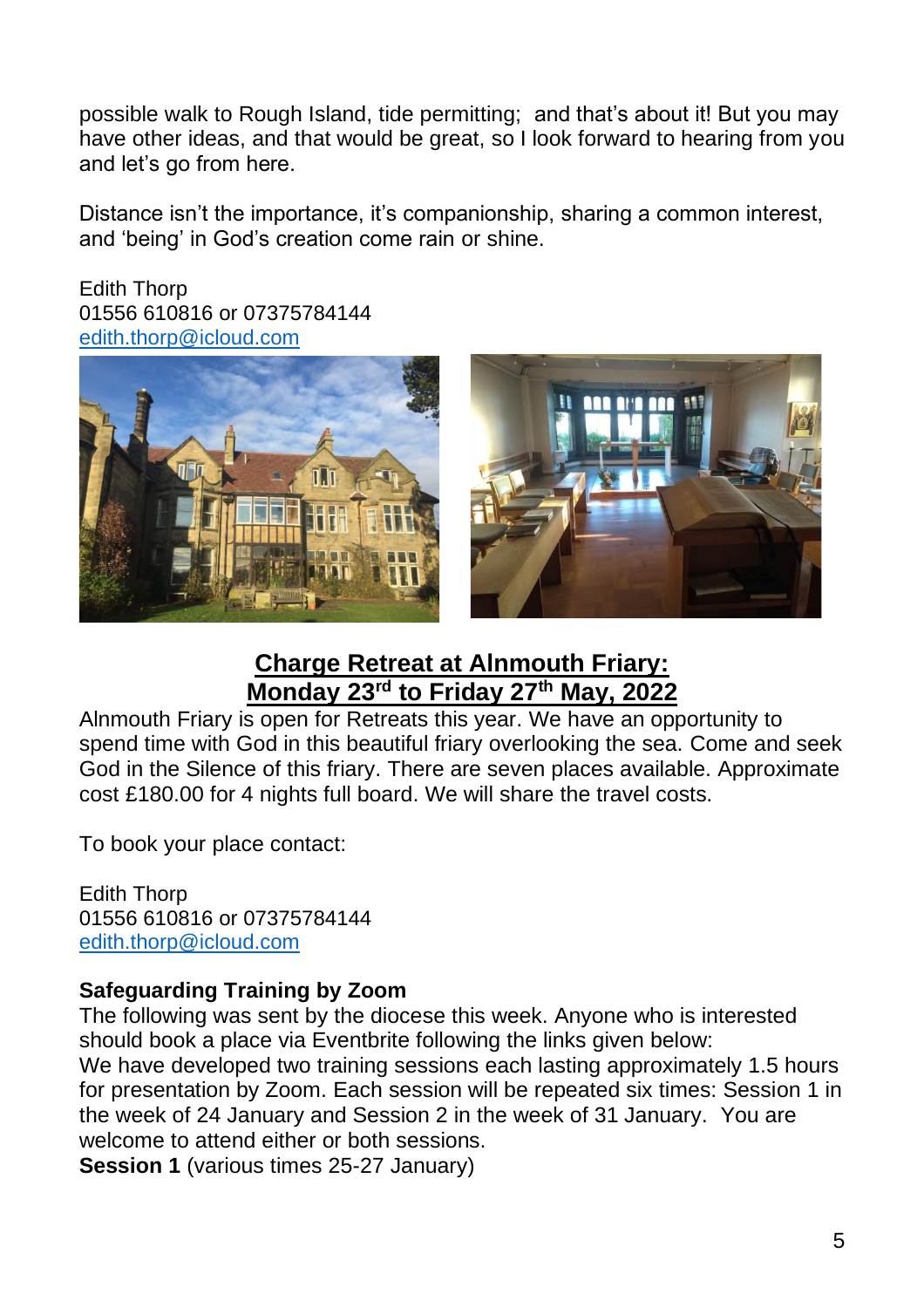An introduction to the SEC Safeguarding Policy Principles and Commitments Please read the policy document as preparation for attending session 1. It is available on the SEC website at:

[https://www.scotland.anglican.org/wp-content/uploads/Safeguarding-Policy-](https://www.scotland.anglican.org/wp-content/uploads/Safeguarding-Policy-Principles-and-Commitments-plus-Definitions-2020.pdf)[Principles-and-Commitments-plus-Definitions-2020.pdf](https://www.scotland.anglican.org/wp-content/uploads/Safeguarding-Policy-Principles-and-Commitments-plus-Definitions-2020.pdf)

### **Session 2** (various times 1-3 February)

Safe recruitment and the Protecting Vulnerable Groups (PVG) Scheme This will be of particular relevance to PVG co-ordinators and for others (including clergy with charge and vestry members) with responsibility for recruiting volunteers and staff to work with vulnerable groups in the SEC. This session will include information about changes to the PVG Scheme.

## **How to book your place**

Booking is by Eventbrite.

Each session will last up to 1.5 hours and be repeated six times over the course of three days. Please click on the link (times) to the event you wish to attend to book your ticket (please only book one Session 1 and one Session 2).

| Session 1 (week 1)   | Times (link)    |
|----------------------|-----------------|
| Tuesday 25 January   | 11:00 - 12:30   |
|                      | 14:00 - 15:30   |
|                      |                 |
| Wednesday 26 January | 10:00 - 11:30   |
|                      | 17:00 - 18:30   |
|                      |                 |
| Thursday 27 January  | 12:00 - 13:30   |
|                      | 18:00 - 19:30   |
| Session 2 (week 2)   |                 |
| Tuesday 1 February   | $11:00 - 12:30$ |
|                      | 14:00 - 15:30   |
|                      |                 |
| Wednesday 2 February | $10:00 - 11:30$ |
|                      | 17:00 - 18:30   |
|                      |                 |
| Thursday 3 February  | 12:00 - 13:30   |
|                      | 18:00 - 19:30   |

# **Volunteers needed**